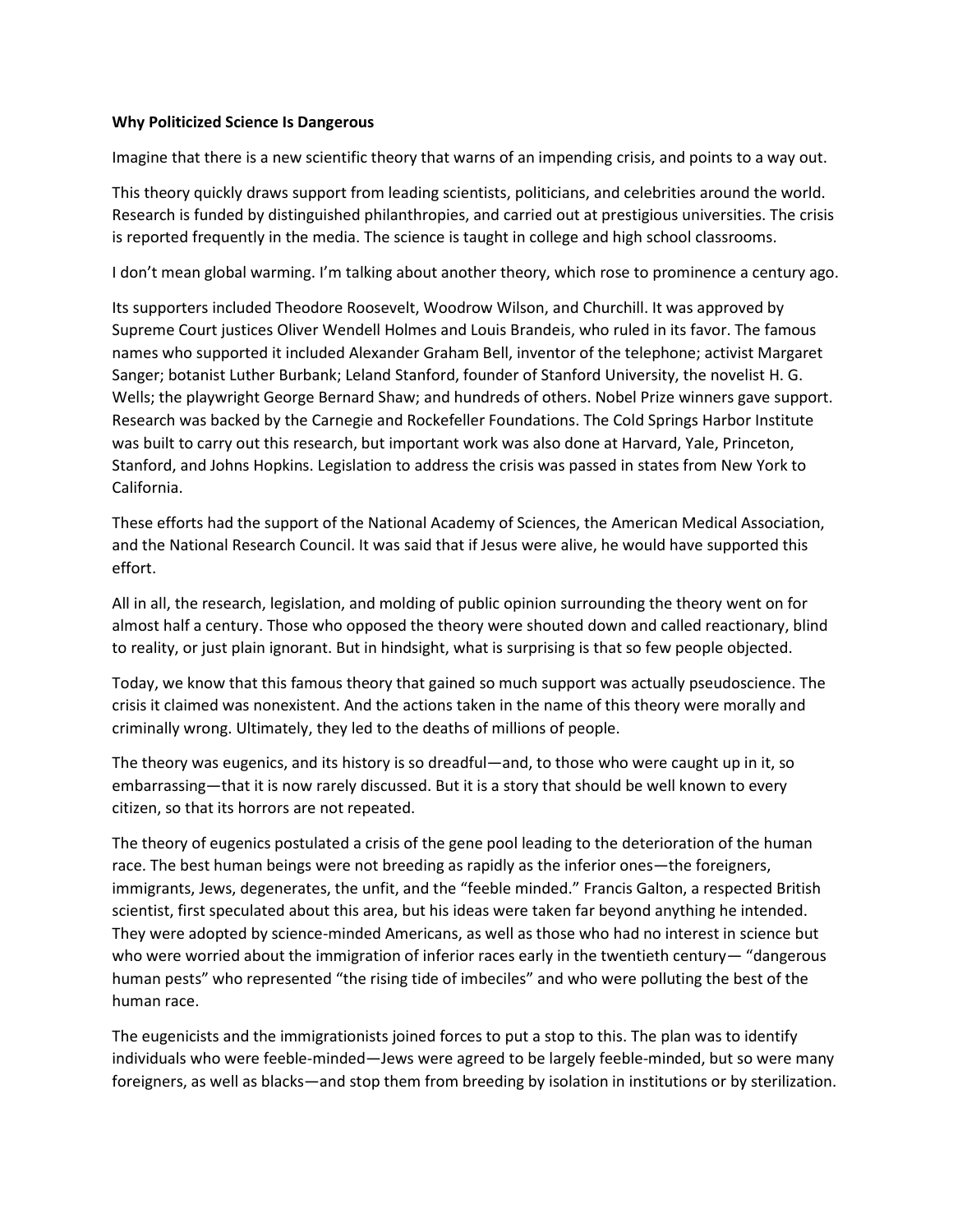As Margaret Sanger said, "Fostering the good-for-nothing at the expense of the good is an extreme cruelty ... there is no greater curse to posterity than that of bequeathing them an increasing population of imbeciles." She spoke of the burden of caring for "this dead weight of human waste."

Such views were widely shared. H. G. Wells spoke against "ill-trained swarms of inferior citizens." Theodore Roosevelt said that "Society has no business to permit degenerates to reproduce their kind." Luther Burbank: "Stop permitting criminals and weaklings to reproduce George Bernard Shaw said that only eugenics could save mankind.

There was overt racism in this movement, exemplified by texts such as *The Rising Tide of Color Against White World Supremacy*, by American author Stoddard. But, at the time, racism was considered an unremarkable aspect of the effort to attain a marvelous goal—the improvement of humankind in the future. It was this avant-garde notion that attracted the most liberal and progressive minds of a generation. California was one of twenty-nine American states to pass laws allowing sterilization, but it proved the most forward-looking and enthusiastic—more sterilizations were carried out in California than anywhere else in America.

Eugenics research was funded by the Carnegie Foundation, and later by the Rockefeller Foundation. The latter was so enthusiastic that even after the center of the eugenics effort moved to Germany, and involved the gassing of individuals from mental institutions, the Rockefeller Foundation continued to finance German researchers at a very high level. (The foundation was quiet about it, but they were still funding research in 1939, only months before the onset of World War Il.)

Since the 1920s, American eugenicists had been jealous because the Germans had taken leadership of the movement away from them. The Germans were admirably progressive. They set up ordinary-looking houses where "mental defectives" were brought and interviewed one at a time, before being led into a back room, which was, in fact, a gas chamber. There, they were gassed with carbon monoxide, and their bodies disposed of in a crematorium located on the property.

Eventually, this program was expanded into a vast network of concentration camps located near railroad lines, enabling the efficient transport and killing of ten million undesirables.

After World War II, nobody was a eugenicist, and nobody had ever been a eugenicist. Biographers of the celebrated and the powerful did not dwell on the attractions of this philosophy to their subjects, and sometimes did not mention it at all. Eugenics ceased to be a subject for college classrooms, although some argue that its ideas continue to have currency in disguised form.

But in retrospect, three points stand out. First, despite the construction of Cold Springs Harbor Laboratory, despite the efforts at universities and the pleading of lawyers, there was no scientific basis for eugenics. In fact, nobody at that time knew what a gene really was. The movement was able to proceed because it employed vague terms never rigorously defined. "Feeble-mindedness" could mean anything from poverty and illiteracy to epilepsy. Similarly, there was no clear definition of "degenerate" or "unfit."

Second, the eugenics movement was really a social program masquerading as a scientific one. What drove it was concern about immigration and racism and undesirable people moving into one's neighborhood or country. Once again, vague terminology helped conceal what was really going on.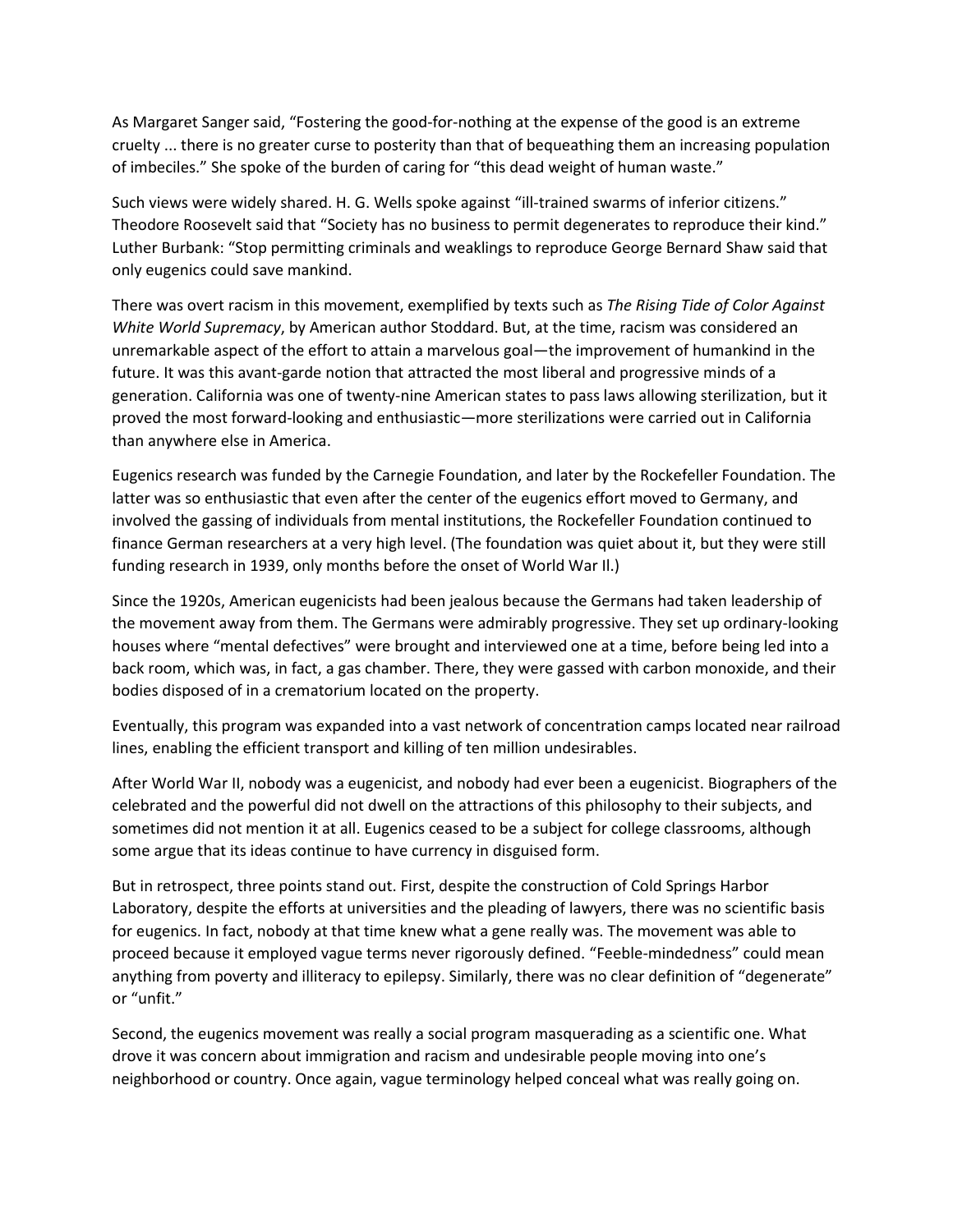Third, and most distressing, the scientific establishment in both the United States and Germany did not mount any sustained protest. Quite the contrary. In Germany scientists quickly fell into line with the program. Modern German researchers have gone back to review Nazi documents from the 1930s. They expected to find directives telling scientists what research should be done. But none were necessary. In the words of Ute Deichman, "Scientists, including those who were not members of the [Nazi] party, helped to get funding for their work through their modified behavior and direct cooperation with the state." Deichman speaks of the "active role of scientists themselves in regard to Nazi race policy ... where (research) was aimed at confirming the racial doctrine ... no external pressure can be documented." German scientists adjusted their research interests to the new policies. And those few who did not adjust disappeared.

A second example of politicized science is quite different in character, but it exemplifies the hazards of government ideology controlling the work of science, and of uncritical media promoting false concepts. Trofim Denisovich Lysenko was a self-promoting peasant who, it was said, "solved the problem of fertilizing the fields without fertilizers and minerals." In 1928 he claimed to have invented a procedure called vernalization, by which seeds were moistened and chilled to enhance the later growth of crops.

Lysenko's methods never faced a rigorous test, but his claim that his treated seeds passed on their characteristics to the next generation represented a revival of Lamarckian ideas at a time when the rest of the world was embracing Mendelian genetics. Josef Stalin was drawn to Lamarckian ideas, which implied a future unbounded by hereditary constraints; he also wanted improved agricultural production. Lysenko promised both, and became the darling of a Soviet media that was on the lookout for stories about clever peasants who had developed revolutionary procedures.

Lysenko was portrayed as a genius, and he milked his celebrity for all it was worth. He was especially skillful at denouncing his opponents. He used questionnaires from farmers to prove that vernalization increased crop yields, and thus avoided any direct tests. Carried on a wave of state-sponsored enthusiasm, his rise was rapid. By 1937, he was a member of the Supreme Soviet.

By then, Lysenko and his theories dominated Russian biology. The result was famines that killed millions, and purges that sent hundreds of dissenting soviet scientists to the gulags or the firing squads. Lysenko was aggressive in attacking genetics, which was finally banned as "bourgeois pseudoscience" in 1948. There was never any basis for Lysenko's ideas, yet he controlled Soviet research for thirty years. Lysenkoism ended in the 1960s, but Russian biology still has not entirely recovered from that era.

Now we are engaged in a great new theory, that once again has drawn the support of politicians, scientists, and celebrities around the world. Once again, the theory is promoted by major foundations. Once again, the research is carried out at prestigious universities. Once again, legislation is passed and social programs are urged in its name. Once again, critics are few and harshly dealt with.

Once again, the measures being urged have little basis in fact or science. Once again, groups with other agendas are hiding behind a movement that appears high-minded. Once again, claims of moral superiority are used to justify extreme actions. Once again, the fact that some people are hurt is shrugged off because an abstract cause is said to be greater than any human consequences. Once again, vague terms like *sustainability* and *generational justice*—terms that have no agreed definition—are employed in the service of a new crisis.